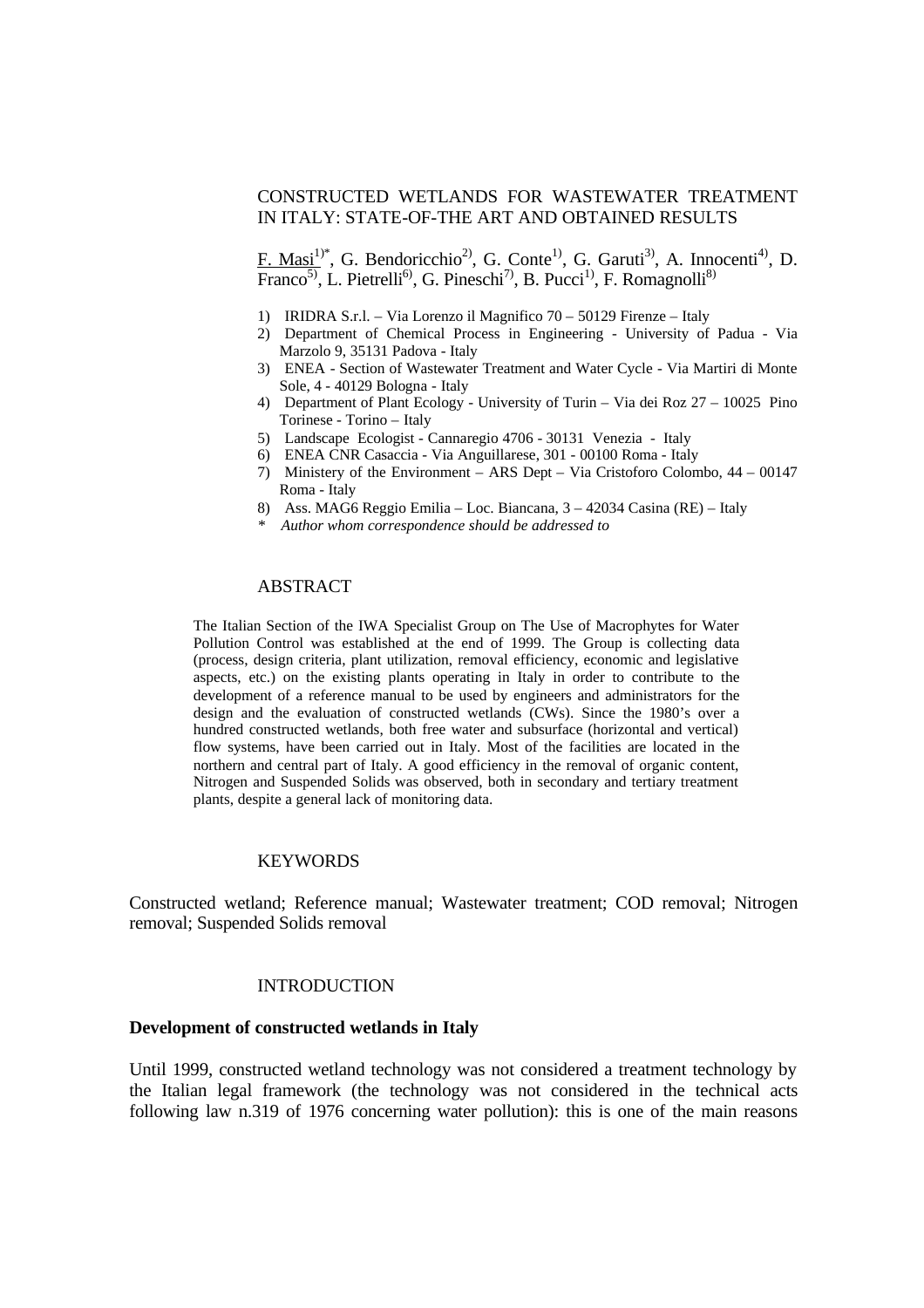why this technology has spread much less in Italy compared to other European countries, despite Italian good climatic conditions. With the enforcement of a new law (D.Lgs. n.152 of 1999), which implements EC Directive 91/271 about municipal wastewater treatment, constructed wetlands have been "officially" recognized as treatment technology. The use of constructed wetland is specifically advised by D.Lgs 152/99 for urban centers with populations in the range of 10-2000 PE discharging into freshwater, in the range of 10- 10.000 PE discharging in sea water, and for tourist facilities and other point sources with high rates of fluctuation of organic and/or hydraulic loads.

On the basis of European and North American experiences, research groups, public administrations and private societies in Italy have experimented for about ten years on the applicability of constructed wetlands for wastewater treatment. In spite of a first step that brought to poorly designed and malfunctioning systems because of a lack of applicative experiences, the development of constructed wetlands has not stopped. The coordinated action of the National Environmental Protection Agency (ANPA), of the National Institute of Energy and Environment (ENEA), of some university research groups and of the IWA specialist group is actually leading to the definition of common design criteria and to the establishment of a nationwide monitoring network. This has allowed obtaining data to be compared, analysed and used to calculate new process kinetic constants and to understand the functioning dynamics. The identified features enable to outline specific guidelines for the Mediterranean area, thus avoiding the use of American or North-European models (Brix, Reed, Kadlec, Cooper). During 1999, Dr. Andrea Innocenti, University of Torino, has collected data about 150 systems for his degree thesis in Natural Sciences. Some plants are non-active or don't exist anymore due to their experimental nature or because of the 1994 floods in the region Piemonte (Fig. 1). Whilst this census is certainly not exhaustive, it represents the most detailed investigation available at the moment. It is believed, however, that the number of existing constructed wetlands in Italy is likely to be higher. The collected data are related to: location, design parameters and treatment results.



Fig.1 - Current state of constructed wetlands in Italy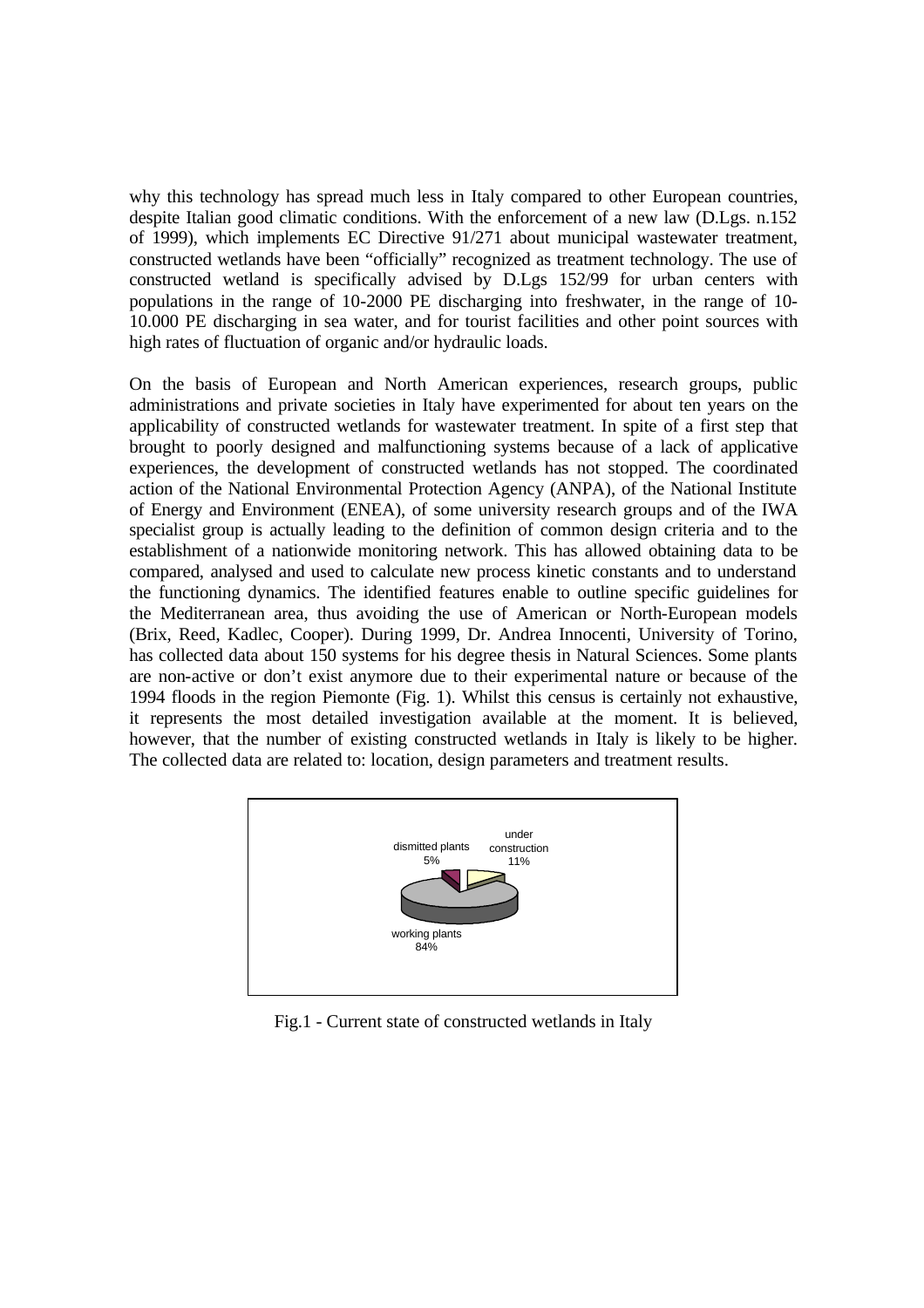

Fig. 2 - Geographical distribution of constructed wetlands in Italy

It may be noticed from the map shown in Fig. 2 that constructed wetlands have an irregular geographical distribution, with most systems concentrated in central and northern Italy. Out of 145 systems, 106 (74%) are located in Veneto, Emilia-Romagna and Toscana. In these regions, the higher distribution is strictly influenced by favourable local conditions.



Fig. 4 - Total number of constructed wetlands built in Italy from 1985 until today

Fig. 4 shows the increasing number of CWs realizations from 1985 to 2000. The new legislative acceptance will further the development of this kind of wastewater treatment.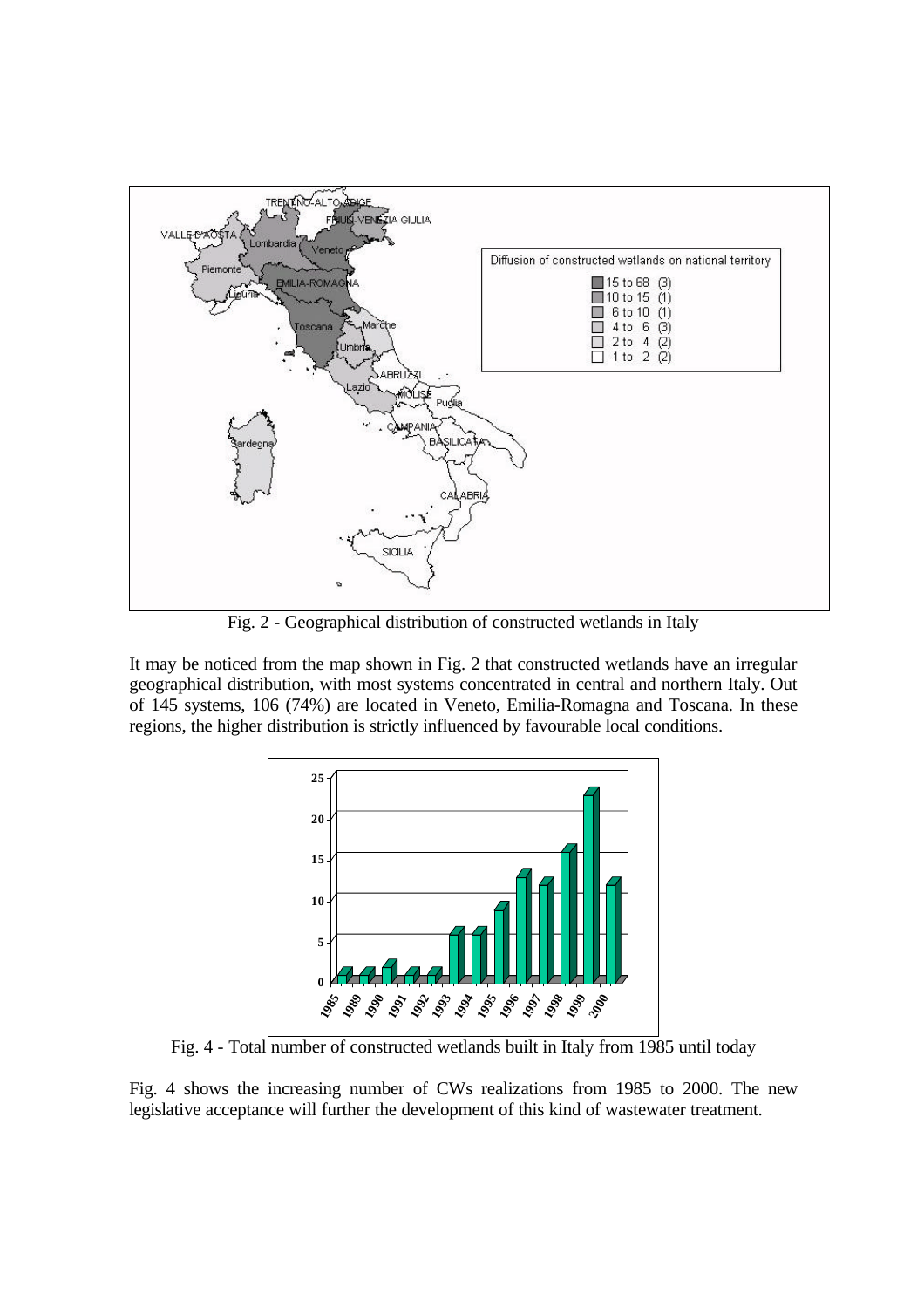

Fig. 5 - Kinds of constructed wetlands in Italy

Different kinds of plants have been constructed, even if horizontal subsurface flow systems (HF) prevail. At present, nearly 90 HF CWs are in operation. Unfortunately only 14 of them have been regularly monitored and, therefore, the results showed in this paper are referred to data related to a small fraction of the whole number of plants (about 10%).

Only 11 vertical subsurface flow systems CWs (VF) are in operation and 3 of them have been monitored. The majority of both HF and VF CWs systems (about 70 plants) have been installed to treat domestic or municipal wastewater as secondary treatment stage. Most of HF systems are designed with the specific area of 3-5  $m^2$  PE<sup>-1</sup> (PE = Population Equivalent; 60 g BOD<sub>5</sub> per person per day), while VF systems (about 10 plants) show a design specific area of 2-3  $\text{m}^2$  PE<sup>-1</sup>.

Otherwise, Free Water Systems CWs (FWS) are prevalently used for tertiary treatment of existing activated sludge plant, with a specific area of about 1.5  $m^2$  PE<sup>-1</sup> (9 plants), or combined, as a final stage, with HF and VF systems to obtain a better pathogens removal or to refine the wastewater treatment with the aim of reuse it (5 plants).

Semi-natural (NW) and re-constructed systems (RCW) are also present in Italy in a small amount (2 plants). RCWs are designed for the treatment of diffuse pollution sources from agricultural and civil catchments, and were realised in areas were the soil characteristics and the hydrology of the area were suitable to develop quickly to wetland condition and to limit groundwater release. They are based on the reproduction of terrestrial and aquatic successions of ecosystems more than on the growth of one population. Limitations to the application of these systems seem to be represented by a more precise understanding of input loading thresholds and process modelling. The power of these systems is the multifunctionality at the landscape scale, most of all in environmentally sensitive areas.

The main fields of application of wastewater treatment or water pollution control by constructed or re-constructed (semi-natural) wetlands are summarized in Table 1.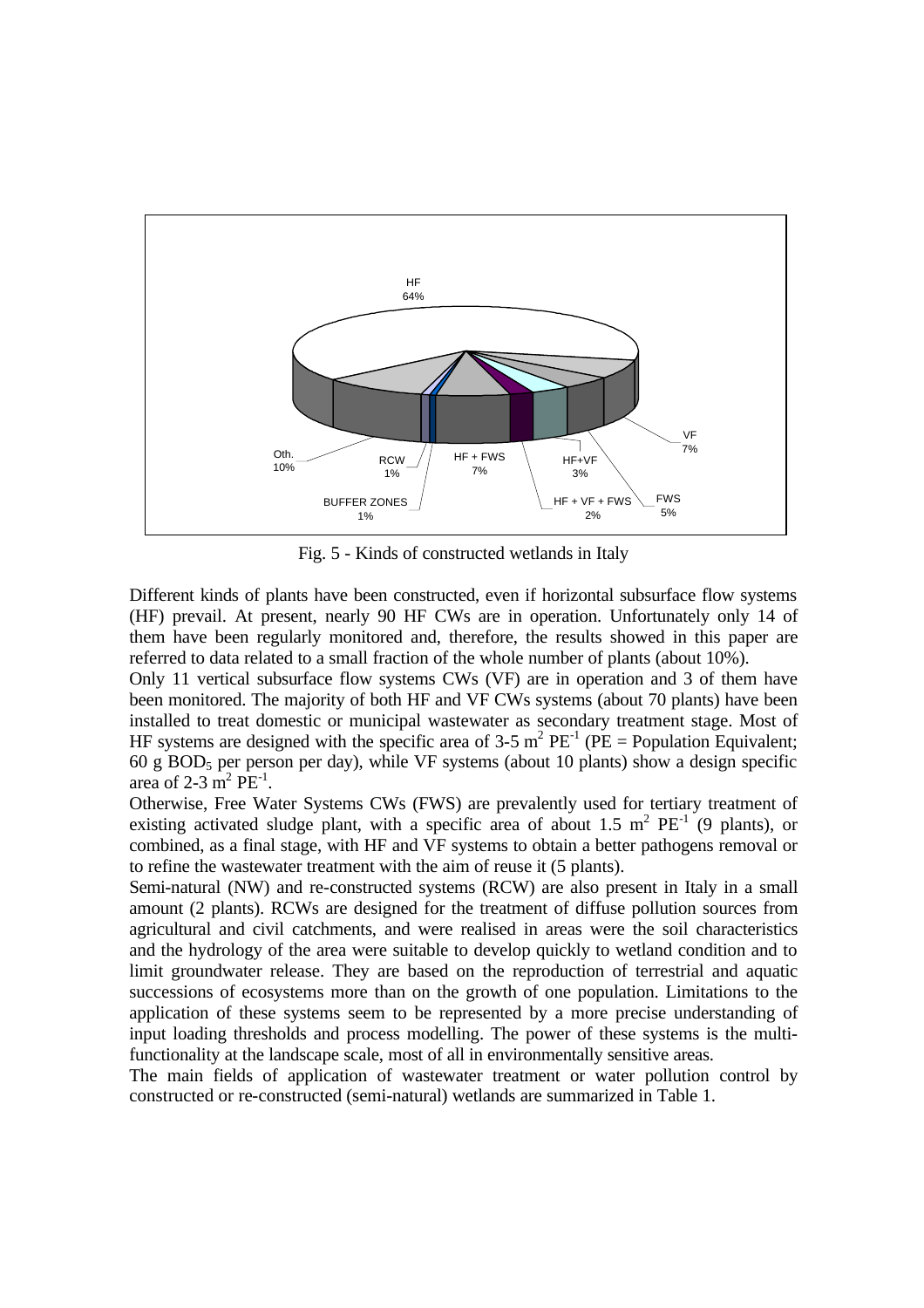| $\frac{1}{2}$ and $\frac{1}{2}$ or $\frac{1}{2}$ optimized Equivalent treated $\frac{1}{2}$ $\frac{1}{2}$ $\frac{1}{2}$ of each field | HF | VF | <b>FWS</b> | Hybrid | Lemna RCW | <b>NW</b>                   | $PE_{\text{tot}}$ |
|---------------------------------------------------------------------------------------------------------------------------------------|----|----|------------|--------|-----------|-----------------------------|-------------------|
| Municipal – Domestic WW                                                                                                               | 61 | 10 | 2          | 13     |           |                             | 25.500            |
| Secondary treatment                                                                                                                   |    |    |            |        |           |                             |                   |
| Municipal – Domestic WW                                                                                                               | 3  | 2  | 6          |        |           |                             | 79.500            |
| Tertiary treatment                                                                                                                    |    |    |            |        |           |                             |                   |
| <b>Industrial WW</b>                                                                                                                  | 27 | -  |            |        |           |                             |                   |
| Agricultural runoff                                                                                                                   |    |    |            |        |           | $\mathcal{D}_{\mathcal{A}}$ |                   |
| <b>Polluted Rivers or Channels</b>                                                                                                    |    |    |            |        |           |                             |                   |
| Landfill Leachate                                                                                                                     |    |    |            |        |           |                             |                   |
| Sludge dewatering                                                                                                                     |    |    |            |        |           |                             |                   |

Table 1. Number of natural wastewater (WW) treatment plants per field of application and total number of Population Equivalent treated  $(PE_{\alpha})$  for each field

The industrial wastewaters treated are: food processing waste (vegetables, oil, wine, cheese, beer), car-washers and small breeding farms.

# STATE OF CWs IN ITALY

## **Applications**

From the analysis of the Italian experiences early reported, the following general considerations emerged referring to the wastewater secondary and tertiary treatment.

## *Constructed wetland for secondary treatment*

When correctly dimensioned subsurface flow systems guarantee the best results during the whole year and shows the best relation between used areas and goals to be achieved.

A subsurface stage in every constructed wetland for secondary treatment is therefore suggested, considering a free water in multi-stage systems only to cut down either hygienic parameters or nutrients or for reclamation concepts.

## Horizontal flow systems

Widespread in European and international applications, horizontal flow systems are at the moment the most monitored, so that dimensioning equations and provisional models on removal rate of the most polluting chemicals are available and comparable (Vymazal et al., 1998; DLWC-NSW, 1998; IWA, 2000).

Systems implemented with dimensioning criteria like 3-5  $m^2$  PE<sup>-1</sup>, gravel-based with a mean grain size  $< 10$  mm, with slope of beds of 1-2 % and mean depth of beds of 0.7 m (Del Bubba, 2000; Garuti, 2000; Masi, 1999) show the best results in the removal of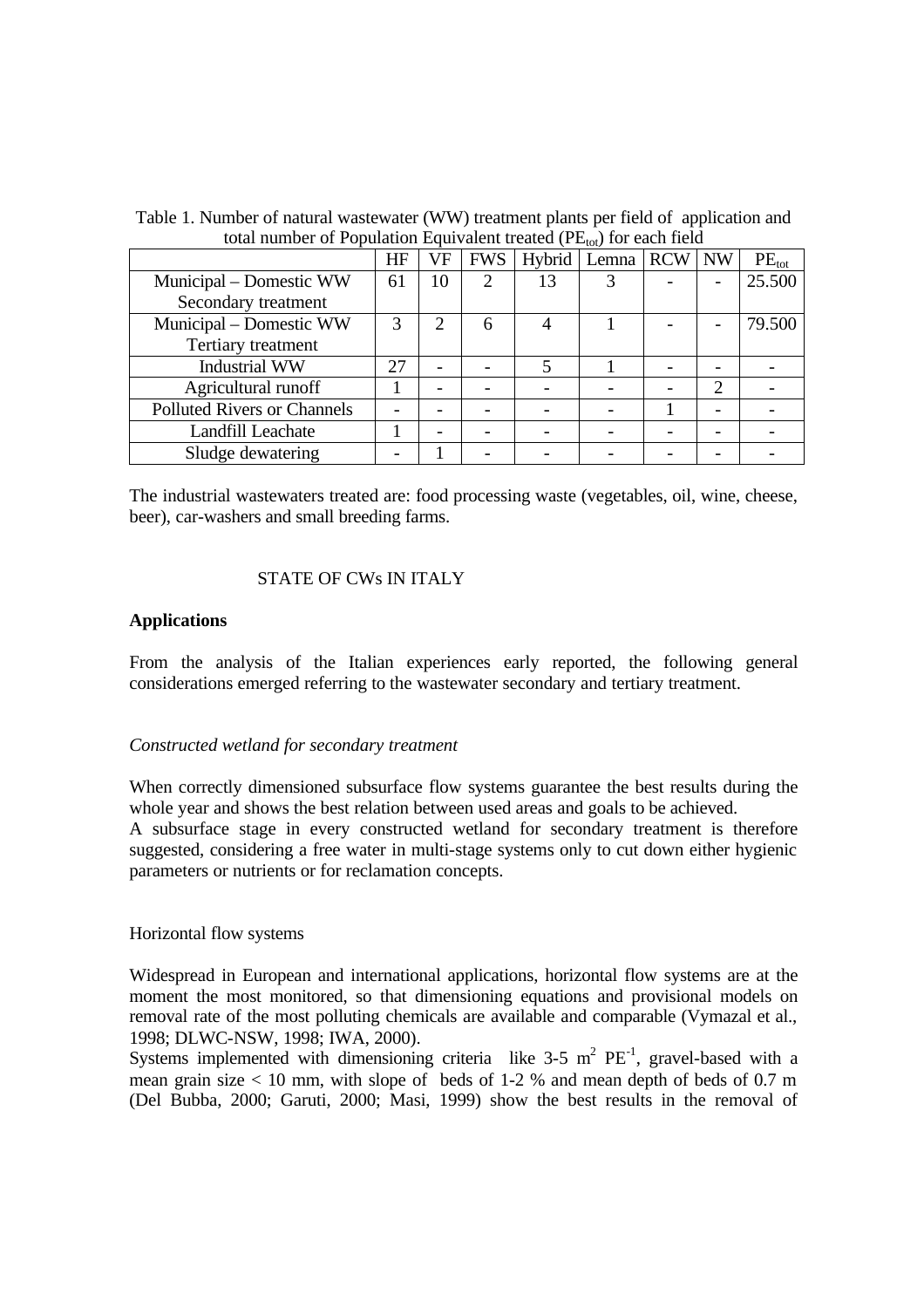organic load, suspended solids, hygienic load, irrespective of the variations in hydraulic load, of the characteristics of water treated and of seasonal temperature changes. According to the experiences in the Mediterranean it seems that that increasing the area coefficient to 4  $m^2$  PE<sup>-1</sup>, may cause the law-limits to be exceeded in the cold period of the year for nitrogen removal. The present national law on wastewater discharge, however, does not consider this parameter for plants treating less than 2000 PE and discharging into open water bodies, and the suggested criterion for the efficiency evaluation of the treatment process is to define the removal percentage for organic matter and total suspended solids. In agreement with international literature, it was also found that nitrification and N-Ntot removal are more sensible to temperature variations (Del Bubba, 2000; Garuti, 2000; Masi, 1999), so that bigger area coefficients are suggested to reach the concentration limit for discharge on soil  $(Tab.4$  All. 5 DL 152/99): 7-9 m<sup>2</sup> PE<sup>-1</sup>.

In 10 monitored Italian HF CWs systems applied as secondary treatment plants for municipal and domestic wastewater, hydraulic retention times (HRT) plants are between 3- 4 days. Fig. 6 shows the loose relationship between inlet and outlet COD (average annual concentrations) in those plants. This relationship shows a great independence of outlet concentrations from the inlet ones, in agreement with similar results obtained for  $BOD<sub>5</sub>$  by Vymazal (1999) from 44 HF CWs in Czech Republic and by Brix (1998) from 100 HF CWs in Denmark.



Fig. 6 – Relationship between COD concentrations in inflowing pretreated (Imhoff tank) wastewater and water outflowing from HF CWs systems (n=10). Each point represents an average annual COD concentration of a different plant.

The average overall treatment efficiency for COD removal in 10 systems was 83.7% ( $\pm$ 10.0%), strictly in agreement with other literature results (Reed, 1993; Maehlum et al, 1998; Vymazal, 1999).

In the same systems the average overall treatment efficiency for total suspended solids removal was 86.1% ( $\pm$  15.3%), for ammonium it was 64.0% ( $\pm$  29.4%) and for nitrates it was  $94.5\%$  ( $\pm$  7%).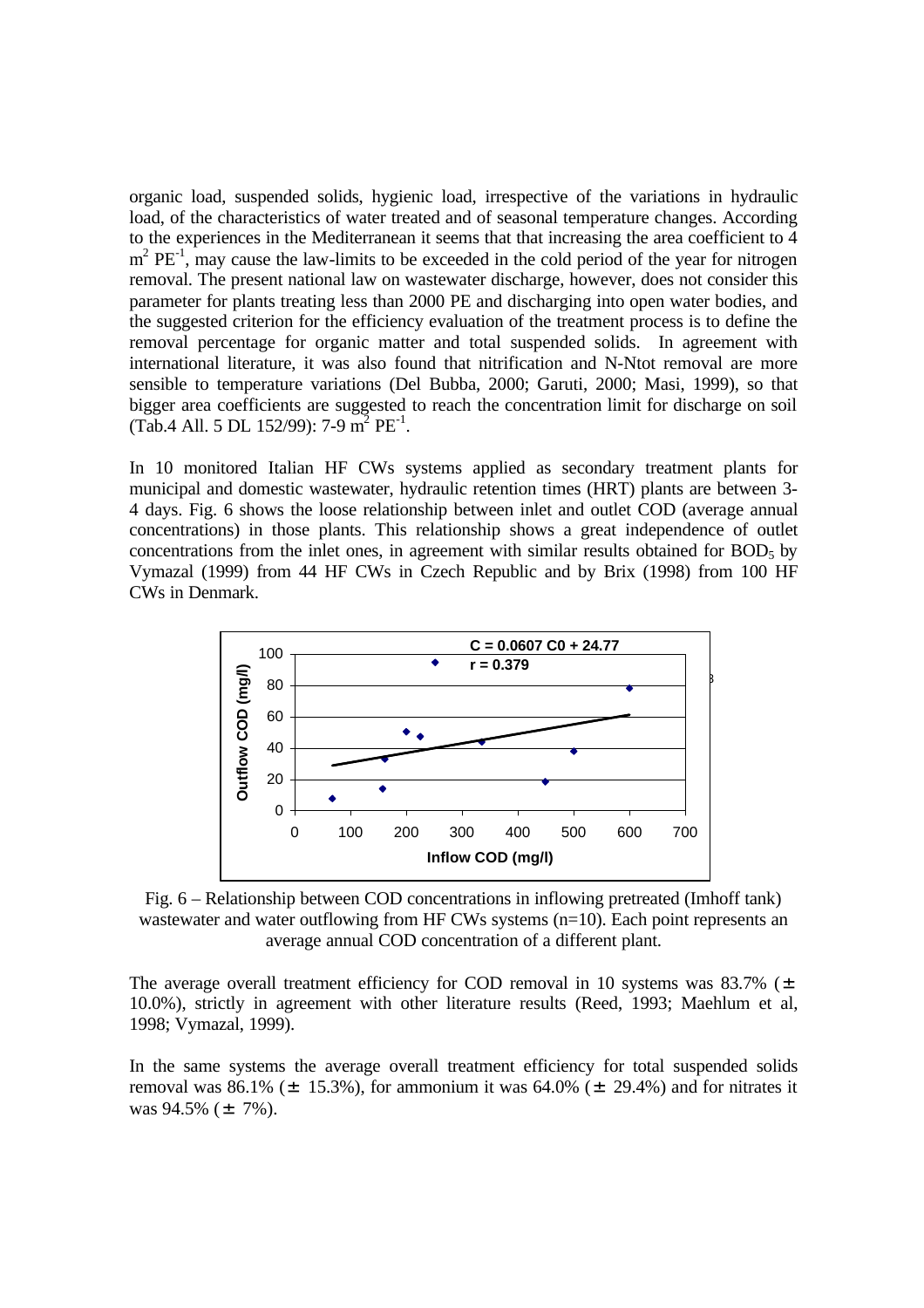# Vertical flow systems

From the analysis of the 1000 experiences existing in Europe (Vjmazal, 1998), the interest in this kind of system is growing faster, specially considering the applications in Greece, Germany, Austria, Netherlands, United Kingdom. Vertical flow systems are not so widespread in our country. The few experiences show very good results most of all for nitrification capacity and lower request of area with respect to HF. All the monitored vertical filters show a good capacity in oxidation created with the intermittent loading and the consequent emptying of the reed bed, so that ammonium removal and production of N-NO<sub>3</sub> occur. A problem related to this kind of system is the filter clogging so that it seems better to use them after a little HF system (combined or hybrid systems) or a stabilization pond, paying attention to the inlet having a low rate of suspended solid. VF systems can be used as oxidation stage (nitrification and oxidation of organic load) followed by an adequate HF system for denitrification.

The first results obtained from two small size plants for domestic wastewater treatment and on three different research experiences with pilot plants, show a good removal of ammonium (60-90%) together with a higher removal of COD (92-99.9%) and  $BOD<sub>5</sub>$  (97-99%). Both experimental plants are sized with a specific area of about 3  $m^2/ae$  and are filled with sand.

# *Constructed wetland for tertiary treatment*

Because of their intrinsic characteristics such as strong flexibility to variation of either organic and mass load, easy maintenance, good adaptability in the landscape, constructed wetlands are used to refine the outlet of conventional waste water treatment plants (especially those that employ activated sludge), in order to buffer malfunctioning events or to obtain high levels of disinfection for the reuse of treated water in agriculture.

The most common engineering solutions for post-treatment in our country are usually HF+FWS with preference for FWS for systems over 20.000 inhabitants/ equivalent.

Of the 16 tertiary treatment CWs plants currently operating in Italy, only 6 have been regularly monitored. Two single stage HF systems, treating effluents from activated sludge plants, are obtaining optimum COD and Nitrates removal efficiencies, in the order of 59- 88% and 78-84% respectively.

## **Research**

At present in Italy there are a lot of researches concerning CWs carried out both at university and in private companies.